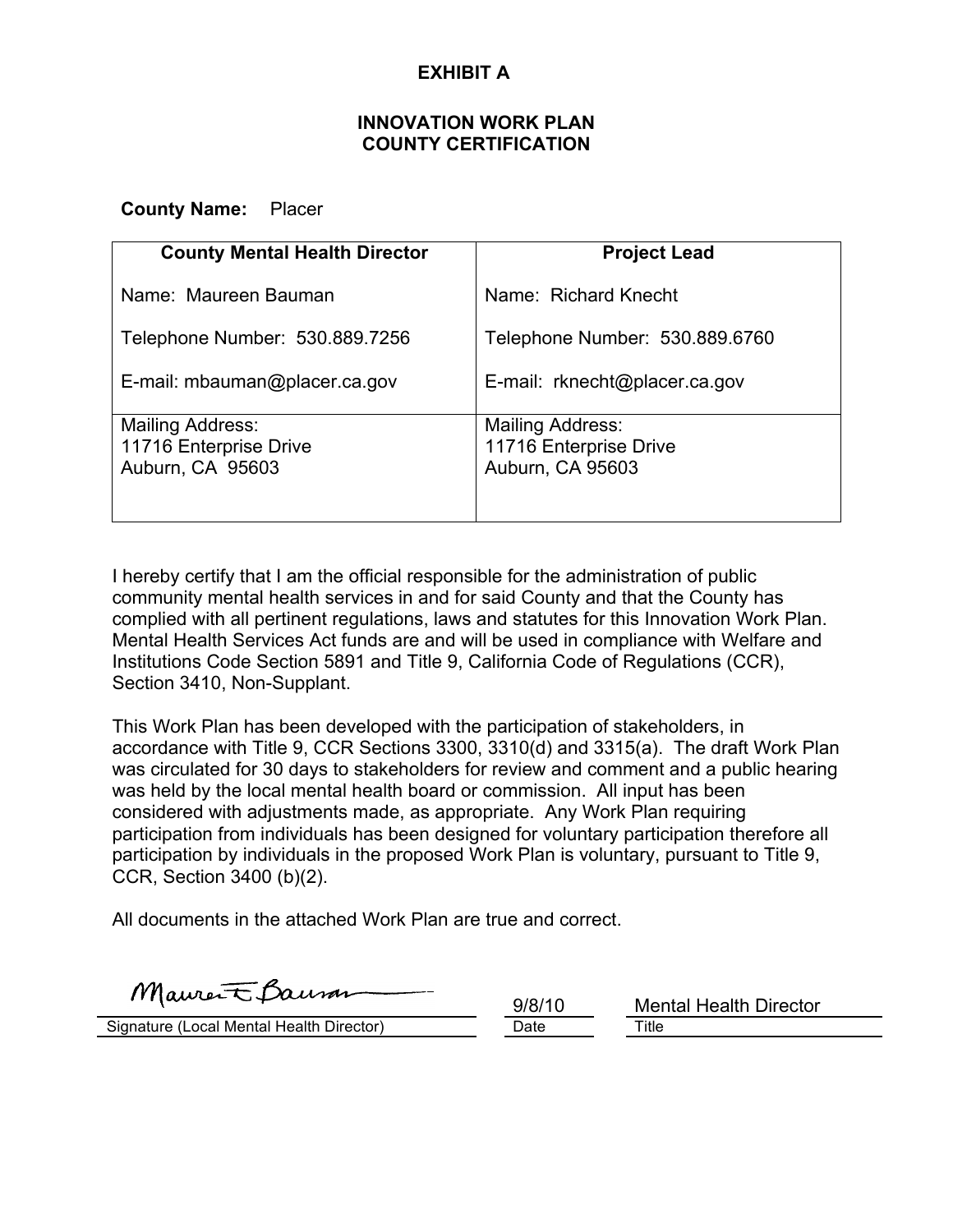## **EXHIBIT B**

### **INNOVATION WORK PLAN Description of Community Program Planning and Local Review Processes**

**County Name:** Placer **Work Plan Name:** Innovative Community Collaborative Grants Program

**Instructions: Utilizing the following format please provide a brief description of the Community Program Planning and Local Review Processes that were conducted as part of this Annual Update.** 

**1. Briefly describe the Community Program Planning Process for development of the Innovation Work Plan. It shall include the methods for obtaining stakeholder input.** 

In March of 2009, Placer's MHSA planning group, the Campaign for Community Wellness Steering Committee (Campaign), comprised of over 35 consumers, Community Based Organization partners, and other interested community members, began to learn about and design an Innovation Plan. As part of this planning process, Steering Committee members, at several meetings, were given an overview on the Innovation Guidelines and MHSA priorities for Innovation.

Included in the Campaign for Community Wellness roster is the following representative: Adult consumers, family members, transition aged youth, communitybased organizations from a wide-range of service areas (faith-based, health care, Latino, Native American, Asian-Americans, veterans, County mental health and education). A unique aspect of Placer's planning process included consideration of the work the Campaign and a second local collaborative were doing with consultant John Ott, around community capacity building--a model to improve mental health outcomes via a community-based strategy of recognizing the power of communities in keeping people well.

Along with incorporating this Community Capacity model into its planning, the Campaign decided to use the input from previous outreach efforts conducted during earlier MHSA Plan developments, in order to efficiently and effectively develop this Innovation Plan. Campaign Steering Committee members reviewed the input collected during the development of the following plans: Community Services and Supports (CSS), Prevention and Early Intervention (PEI), and the Workforce Education and Training (WET) components of the Mental Health Services Act (MHSA). A high level summary of this input was reviewed by the Campaign for Community Wellness Steering Committee and after much discussion, over several months, the group decided that an innovative and highly flexible "community collaboration grants program", structured within a community capacity, peer-based/resiliency model, would yield the biggest contributions to learning and changing the Placer mental health landscape.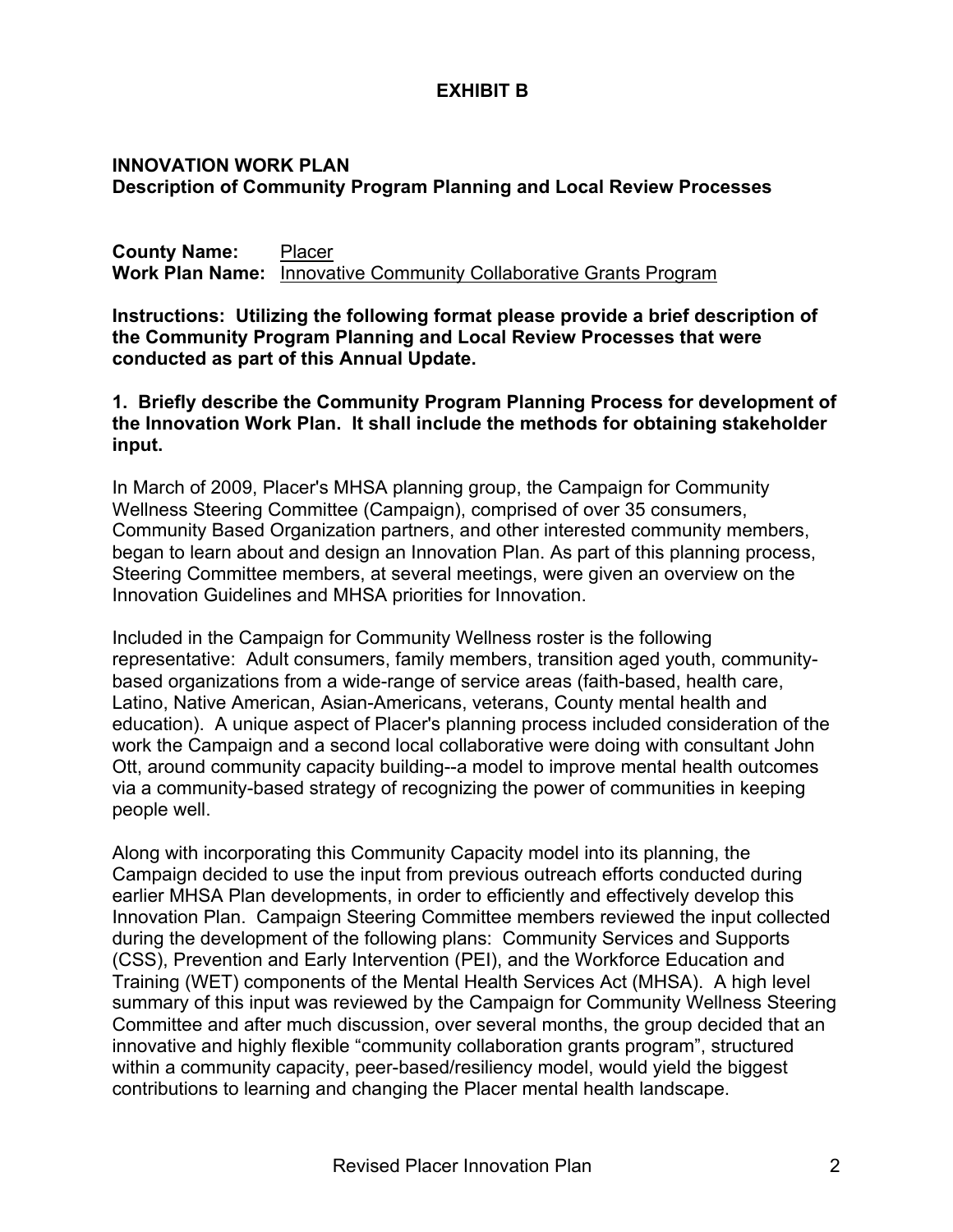## **2. Identify the stakeholder entities involved in the Community Program Planning Process.**

The Campaign Steering Committee provided the main input into the development of Placer's Innovation Plan. A Core Team comprised of System of Care provided management and administrative support to the planning process. An outside consulting firm, Streamline Consulting Group, provided the neutral facilitation for all of the planning meetings. Below is a summary of the specific representation on the committee that meets monthly, for 3-hours, approximately 10 months per year.

The Steering Committee included representation from the following groups:

Family, Consumer, and Youth Voice

- Family Voice
	- Client/Family Voice
	- NAMI of Placer County
- Consumer Voice
	- Family Advocates
	- Placer County Adult System of Care
- Youth Voice
	- Youth Advocate, Placer County Children System of Care

Latino Voice

- North Tahoe Family Resource
- Latino Leadership Council
- Asian-Pacific Island Voice
- Native American Voice
	- Native Network—Sierra Native Alliance
- Community Partners
	- Transitional Age Youth Whole Person Learning
	- Older Adults Area 4 on Aging
	- Tahoe Communities Community Collaborative of Tahoe Truckee, Sierra Family Services, North Tahoe Family Resource Center
	- Disabled Community Placer Independent Resource Services
	- Substance Abuse Sierra Council on Alcoholism and Drug Dependence
	- Developmental Disability Alta Regional
	- Out-client and after hours services Sierra Family Services
	- Faith-based/homeless community
	- Veterans Services
	- Direct Service county staff
- Education
	- Placer County Office of Education

Health

• Sutter Roseville Medical Center

Children

- KidsFirst
- Placer County First 5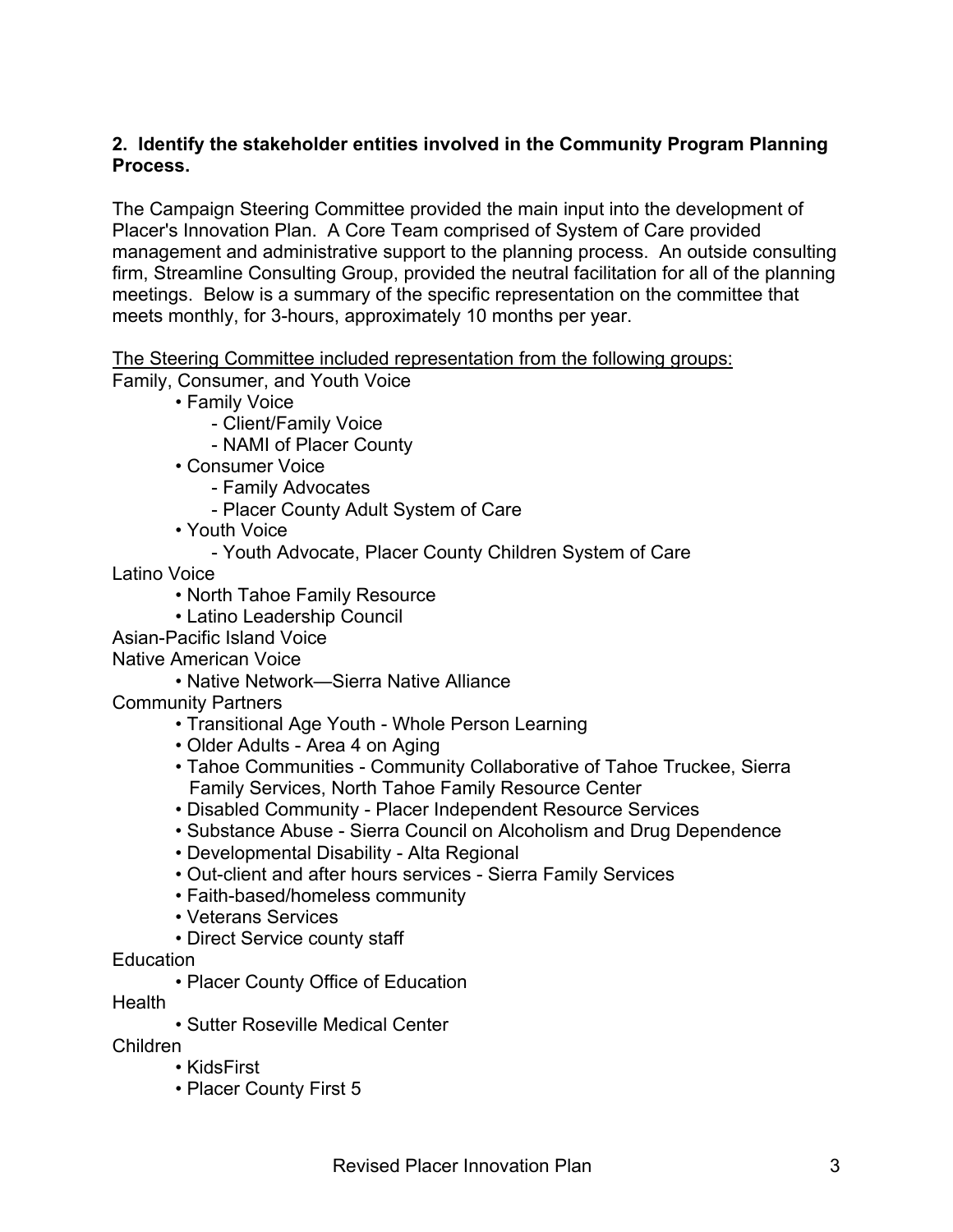## **Housing**

- Advocates for Mentally Ill Housing
- Roseville Housing Authority

### Law Enforcement

• County Law Enforcement - Juvenile Probation

The Steering Committee reviewed input collected in the development of previous MHSA Plans. Combined, this data included information from hundreds of people. A summary of the community input from the 3 previous MHSA Plans was reviewed as part of the Innovation Planning conducted by the Campaign Steering Committee. In the 3 MHSA plans, the input from the community was collected via surveys, community meetings, and focus groups. Included in this set of data was input from a wide set of community perspectives including consumers, family members, Tahoe residents, Latinos, Native Americans, youth, gay/lesbian, clergy, Non Profit leaders, and Asian-American to name a few. Additionally, the Steering Committee reviewed the current funding situation, including the various reductions, for mental health services at the State and County level. This comprehensive community information and reduction in dollars for mental health services set the context for the conversations and eventual development of this Innovative Community Collaboration Grants Program.

#### **3. List the dates of the 30-day stakeholder review and public hearing. Attach substantive comments received during the stakeholder review and public hearing and responses to those comments. Indicate if none received.**

The draft of Placer's Innovation Community Collaboration Grants Program was posted on the County website and the Campaign for Community Wellness website for over 30 days starting Friday May 14<sup>th</sup> and ending Friday, June 25, 2010. Subsequently, a public hearing was conducted by the local Mental Health, Alcohol and Drug Board on Monday, June 28<sup>th</sup> at 6pm in Auburn. There were no comments about the Innovation Plan **submitted at the Public Hearing.**

| <b>Name</b>                                                           | <b>Comment</b>                                                                                                                                                                                                                                                                                                                                                                                                                                                                                                               |
|-----------------------------------------------------------------------|------------------------------------------------------------------------------------------------------------------------------------------------------------------------------------------------------------------------------------------------------------------------------------------------------------------------------------------------------------------------------------------------------------------------------------------------------------------------------------------------------------------------------|
| <b>Emilio Vaca</b><br>North Tahoe<br><b>Family Resource</b><br>Center | I just want to include that there should be a<br>process that outlines if it's an LOI or RFP and<br>there should be information included as to the<br>way the county plans to make sure these<br>funds get out to the community. Second<br>comment is there should be a community rep<br>sitting on the LOI or RFP panel. Lastly, I<br>would add that there should be an area that<br>highlights the importance of identifying the<br>core values of the CCW, which are<br>community and transparency and<br>accountability. |

Comments Received by email: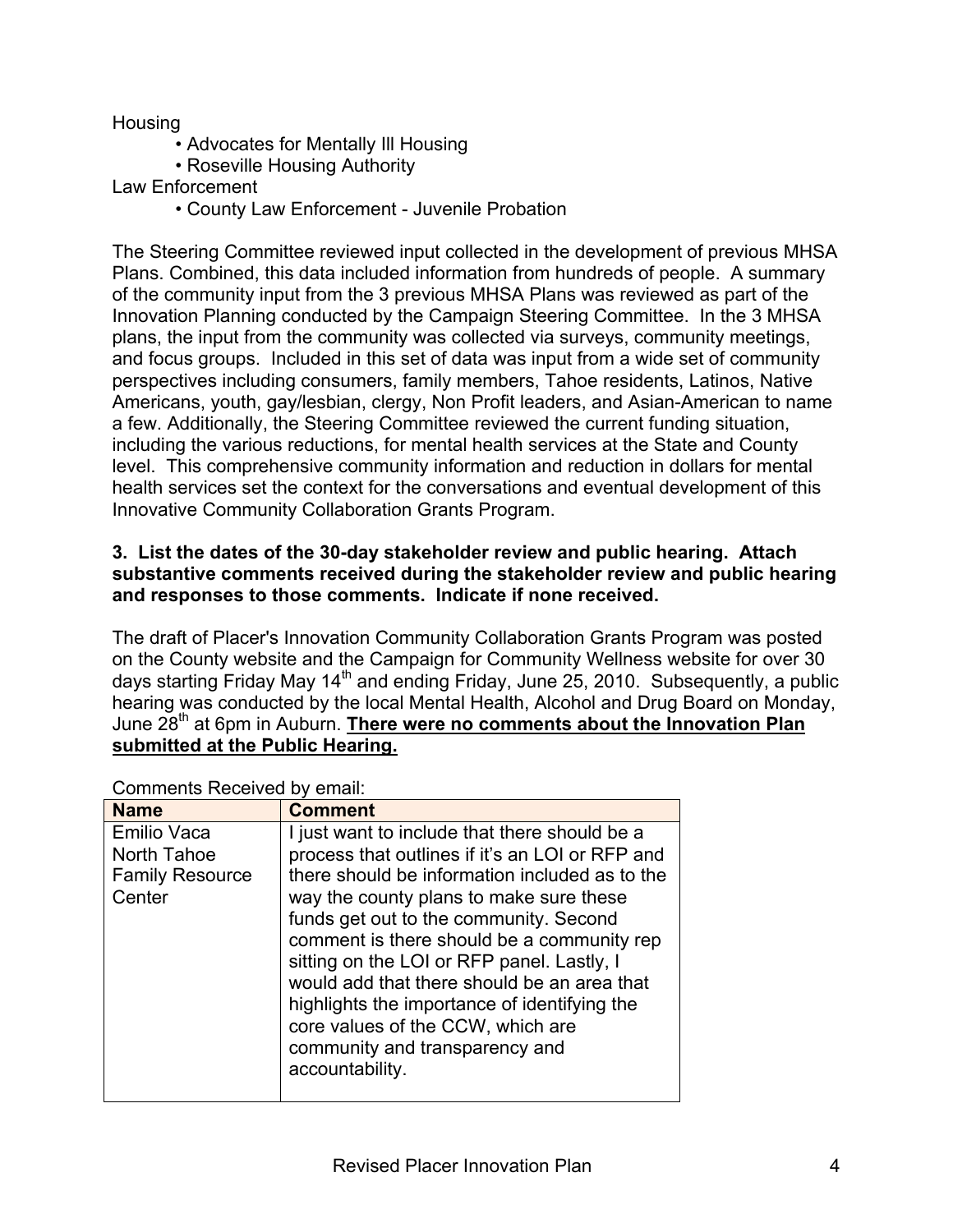| Alison Schwedner<br>Community<br>Collaborative of<br><b>Tahoe Truckee</b> | Page 6: Program Structure Development<br>Language stating, "this will involve solidifying<br>the holder of the two mini-grants programs in<br>South Placer and Lake Tahoe as well as the<br>development of the application process" is<br>vague and unclear. Does this mean it will go<br>to RFP or it is possible to have the funds sole<br>sourced to the local community foundations<br>that has grant making procedures already in |
|---------------------------------------------------------------------------|----------------------------------------------------------------------------------------------------------------------------------------------------------------------------------------------------------------------------------------------------------------------------------------------------------------------------------------------------------------------------------------------------------------------------------------|
|                                                                           | place? Especially in Tahoe, the Truckee                                                                                                                                                                                                                                                                                                                                                                                                |
|                                                                           | Tahoe Community Foundation is the only                                                                                                                                                                                                                                                                                                                                                                                                 |
|                                                                           | foundation that grants specifically health and                                                                                                                                                                                                                                                                                                                                                                                         |
|                                                                           |                                                                                                                                                                                                                                                                                                                                                                                                                                        |
|                                                                           | human service programs in the Tahoe                                                                                                                                                                                                                                                                                                                                                                                                    |
|                                                                           | Truckee region.                                                                                                                                                                                                                                                                                                                                                                                                                        |

## Response to Public Comments:

Clarification: The County expects to have two Requests for Proposal processes for the Innovation Grants. One, to be conducted by an identified Community Organization or Foundation and the second conducted by the County. In any Request for Proposal process there will be community representatives on the panel with no conflict of interest.

The current vision of the Campaign for Community Wellness (CCW):

- All people, with severe mental illness, have access to high quality services to live independent, quality lives;
- Consumers, family members of consumers, Latino's, Native Americans and youth are an integral part of improving services;
- People with mental illness feel included and empowered;
- The community understands mental illness and views it as their responsibility.

The CCW is in the process of revising its vision and goals. We hope to include additional language and expectations in this process.

The County will work within the existing rules for distribution of funds to determine if there needs to be a Request for Proposal to award the Mini Grant process to a Community Organization or Foundation.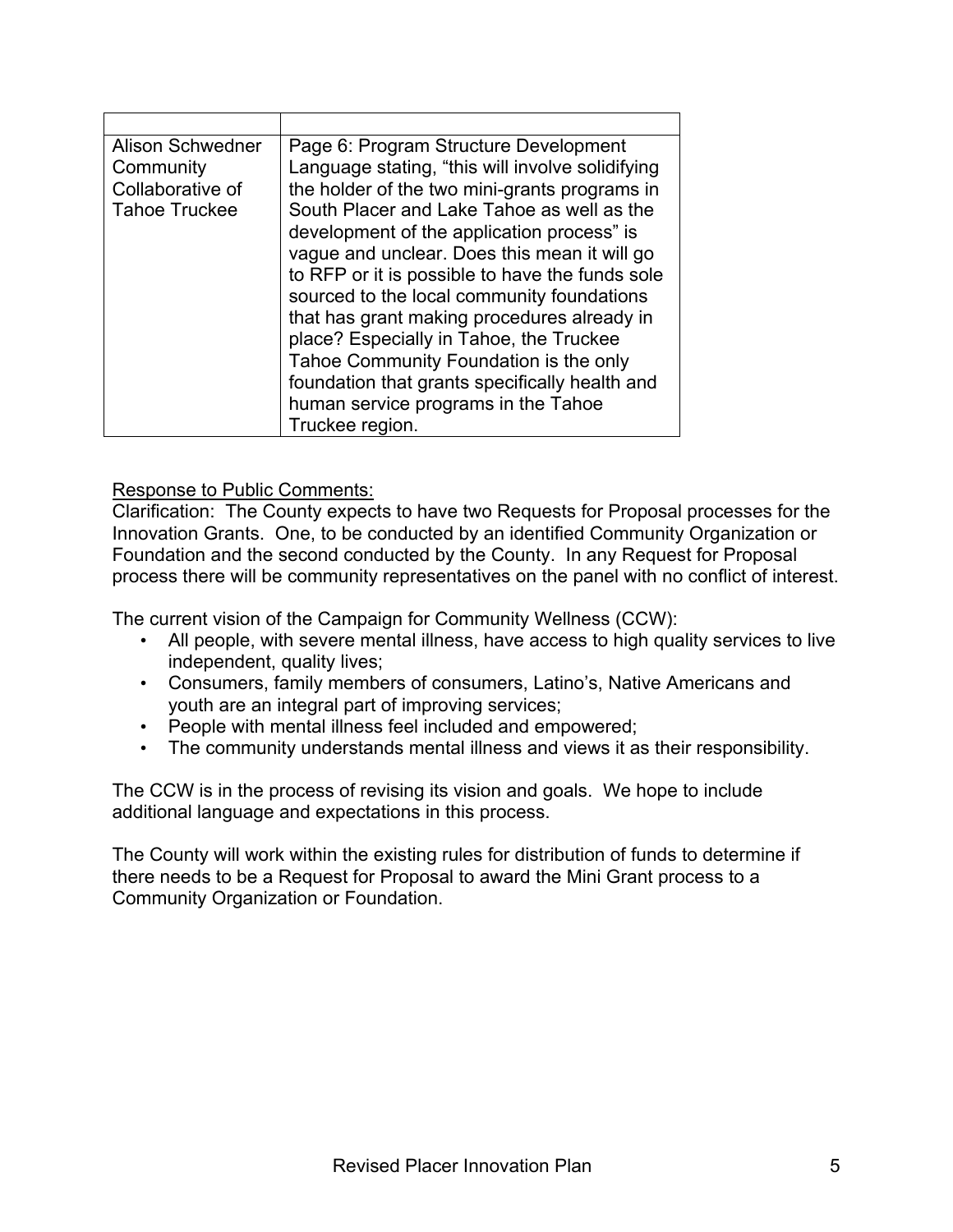# **EXHIBIT C**

# **Innovation Work Plan Narrative**

| Date:        | Sept 2, 2010                                                             |
|--------------|--------------------------------------------------------------------------|
| County:      | <b>Placer County</b>                                                     |
| Work Plan #: |                                                                          |
|              | <b>Work Plan Name:</b> Innovative Community Collaboration Grants Program |

## **Purpose of Proposed Innovation Project (indicate all that apply)**

- o INCREASE ACCESS TO UNDERSERVED GROUPS
- o INCREASE THE QUALITY OF SERVICES, INCLUDING BETTER OUTCOMES
- √ PROMOTE INTERAGENCY COLLABORATION ⇒PROMOTE COLLOABORATION WITH THE COMMUNITY (Preferred)
- o INCREASE ACCES TO SERVICES

### **Briefly explain the reason for selecting the above purpose.**

### **Purpose of the Innovative Community Collaborative Grants Program**

The CCW Steering Committee decided to select the option to "promote interagency collaboration," as the innovative purposes for Placer's Innovation Plan because it felt it would create the best community-driven engagement and results. However, Placer would like to clarify that the preferred description for their learning will be to: Promote Collaboration with the Community as its key purpose, not promote only interagency collaboration. Testing a model of collaboration and supports outside of the traditional framework of agencies is what the group really wanted to explore.

The mechanism for meeting this purpose, as well as additional criteria developed by the CCW Steering Committee, is an Innovative Community Grants Program. The idea is that by using the leverage of a grant program to bring non-traditional partners to the table, a new set of relationships and networks may be formed that could ultimately result in better services for those with mental health needs.

Three funding methods are being planned to implement this model. Below is a start to how the grant program might look:

**1) South Placer Mini-Grants Program**: to be housed at a local community-based organization to be determined: \$5,000 to \$10,000 grant amounts, simple application process.

**2) Lake Tahoe Mini-Grant Program**: same as above with the exception that the funds will be held and distributed through a Tahoe based organization.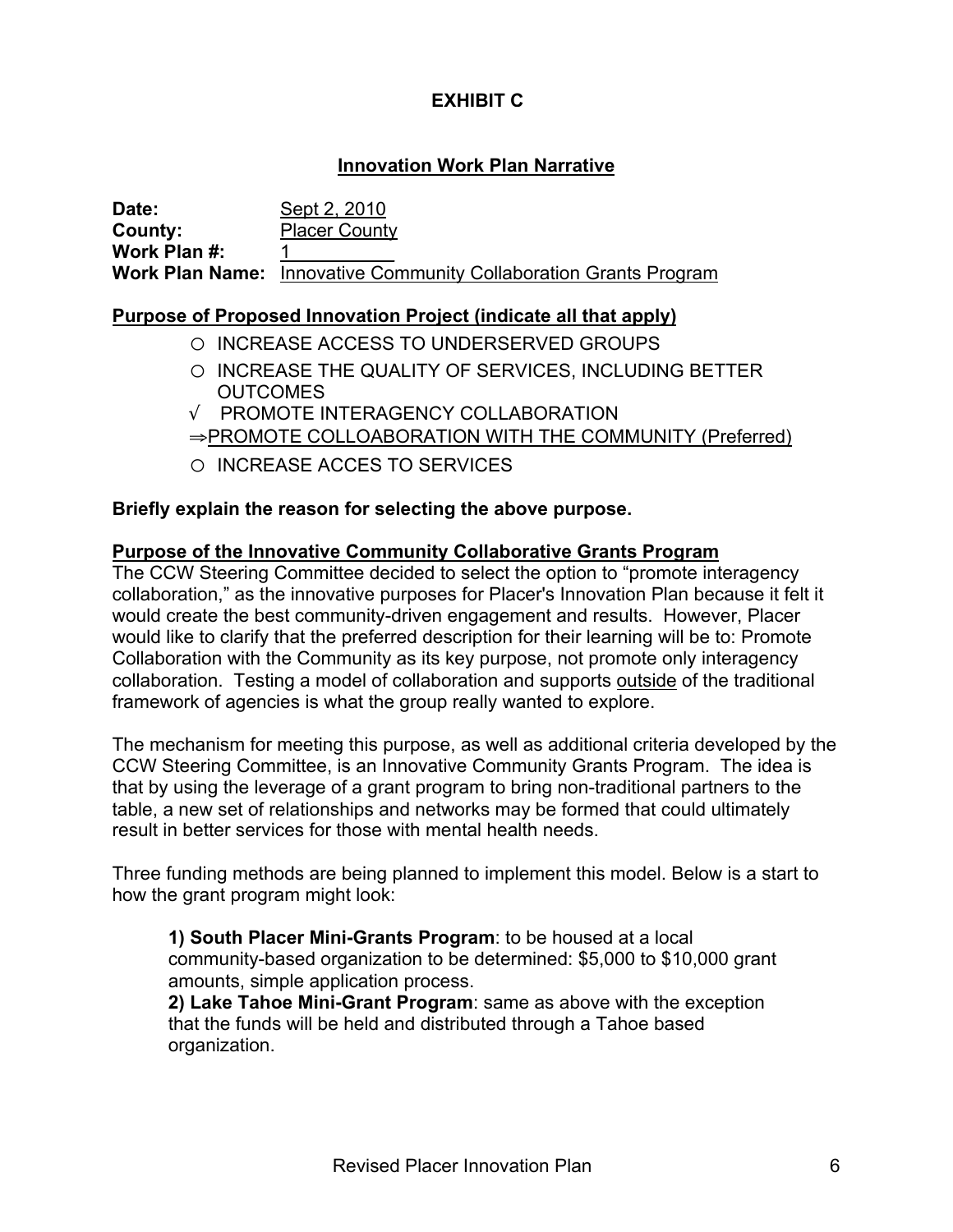**3) Community Grants Program:** to be housed under the County, \$50,000 to \$100, 000 grants, simple application process and community review committee.

Applicants to all three of the grant programs listed above, will be chosen based on their demonstration of ability to meet the following criteria:

- 1) Explain how you will help build collaboration between community, County and others;
- 2) Explain how you will build community capacity with your idea or approach/program;
- 3) Explain how you will build individual empowerment, resiliency and selfdetermination for underserved Placer residents, with your idea/approach/program;
- 4) Explain the peer based model/client driven approach you will use;
- 5) Explain how your project will contribute to learning. For example, a new approach to mental health, a change to an existing mental health practice or an introduction to a new community-driven practice in a non-traditional setting;
- 6) Describe how your approach can be replicated;
- 7) Describe how your approach/program will include one or more of the following principles: community collaboration and cultural competence.

# Suggested Criteria for Applicants: (not required)

- 1) Explain ways you plan to leverage other resources, programs, and partners to expand your program;
- 2) Explain how you plan to incorporate non-traditional approaches and settings for mental health strongly encouraged.

An additional outcome of the Innovative Community Collaboration Grants Program will be an increased awareness of mental health issues in the community. Reaching out to the community about this new grants program will help expand awareness of the role everyone plays in keeping residents well. Our hope is to help non-traditional groups better understand their potential role in mental health prevention through the outreach efforts of the community grants program. We have yet to determine who these groups will be but some examples of non-traditional, natural networks that exist in Placer include: faith-based, Latino, Native, youth, family members, consumers, education, recreation, senior centers, and more. As we will want to reach a diverse group of potential collaborative partners, a outreach plan will need to be developed that is successful in reaching a wide range of community members.

Technical support will be available throughout the grant application process to support those new to the grant writing process to encourage maximum community participation.

As a result of the outreach and the implementation of Placer's Innovative Collaborative Community Grants Program, access to underserved groups will increase, services will be improved, and greater outcomes achieved. The grants program will fund non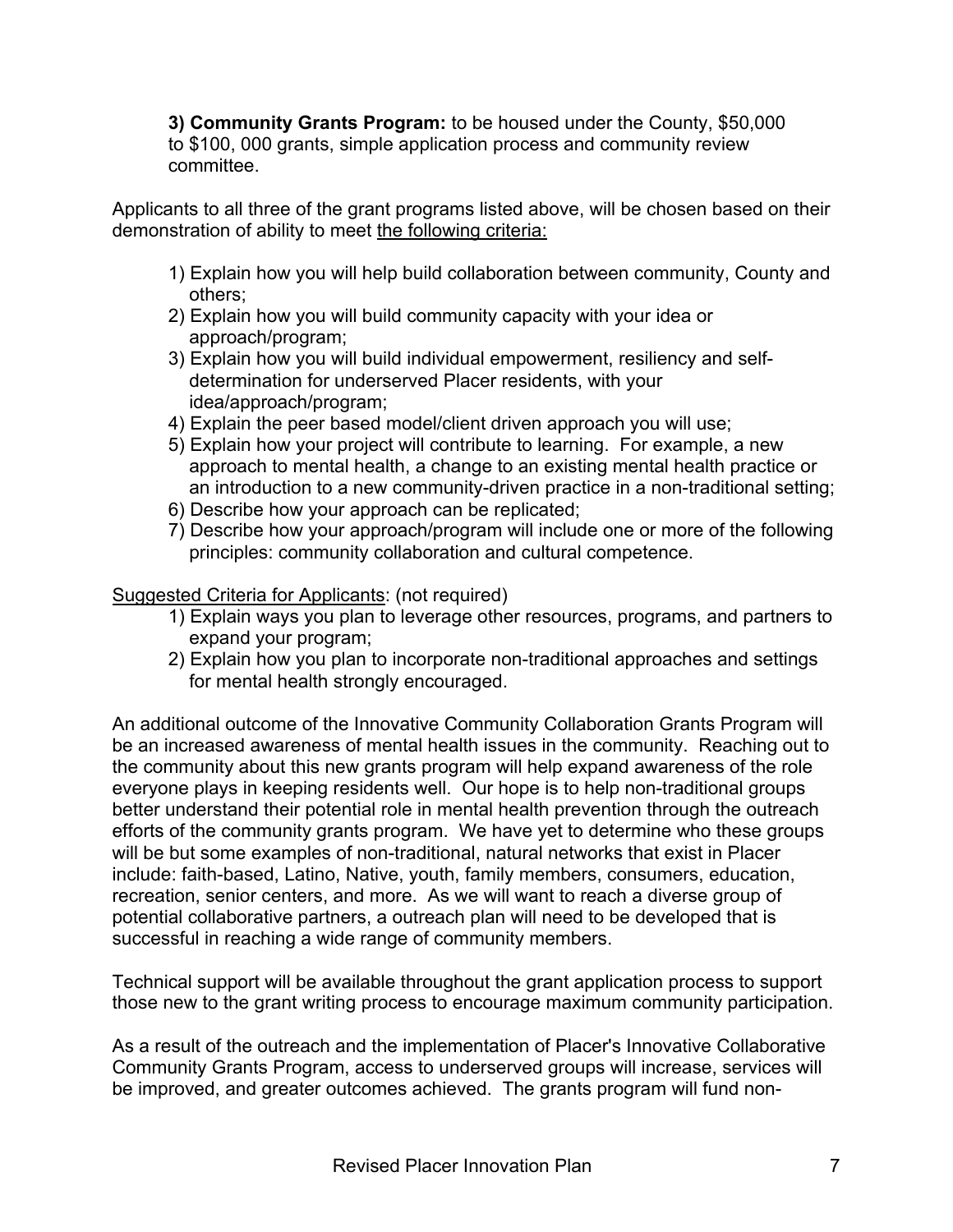traditional providers and increase awareness and access will increase due to heightened awareness of mental health issues. Lastly, Placer hopes to see a strengthening of community capacity approaches that in turn, keep more community members well and lower the need for deep-end services.

## **Project Description**

**Describe the Innovation, the issue it addresses and the expected outcome, i.e. how the Innovation project may create positive change. Include a statement of how the Innovation project supports and is consistent with the General Standards identified in the MHSA and Title 9, CCR, section 3320. (suggested length - one page)**

## **The Issue**

The issue facing most counties in California is the unpredictability of funding for core mental health services. The current model of funding programs and then cutting them when money runs out is inefficient and ineffective. Based on this unstable funding model, Placer recognizes it will not be able to consistently serve everyone with the current service delivery model. There simply are not enough on-going resources to serve everyone's needs. Another issue is that traditional agency-based services are not meeting the needs of everyone. Many are seeking supports for mental health issues in non-traditional, community-based settings.

# **A Solution**

Placer's Innovative Community Collaboration Grants program provides a new way of approaching the delivery and resource allocation for mental health by recognizing the contribution community makes in keeping people well. The accepted national standard for the prevalence of mental health issues is that approximately 6% of the population has some type of diagnosable, serious mental illness<sup>1</sup>. Placer has a population of 342,000 and therefore conceivably approximately 20,000 people are in need of deeper end mental health services. On average, the Placer System of Care serves about 7,000 people per year, meaning, as many as 13,000 people are either not getting their needs met or are getting them met in some other ways. Clearly, thousands of people in Placer County are getting their needs met through their natural networks of family, friends, faith groups, private insurance, community groups, and are not presenting at the County for services. The goal is to build the capacity these natural networks can provide via this Community Collaboration Grants Program.

The Innovative Grants Program aims to support the groups and natural networks in the community that are currently providing assistance in keeping people well and out of deep-end services. Many of these groups may not recognize the role they are playing in providing support to individuals dealing with mental health issues, so part of the

<sup>————————————————————&</sup>lt;br><sup>1</sup> Centers for Disease Control and Prevention, National Center for Injury Prevention and Control. Web-based Injury Statistics Query and Reporting System (WISQARS): August 2009.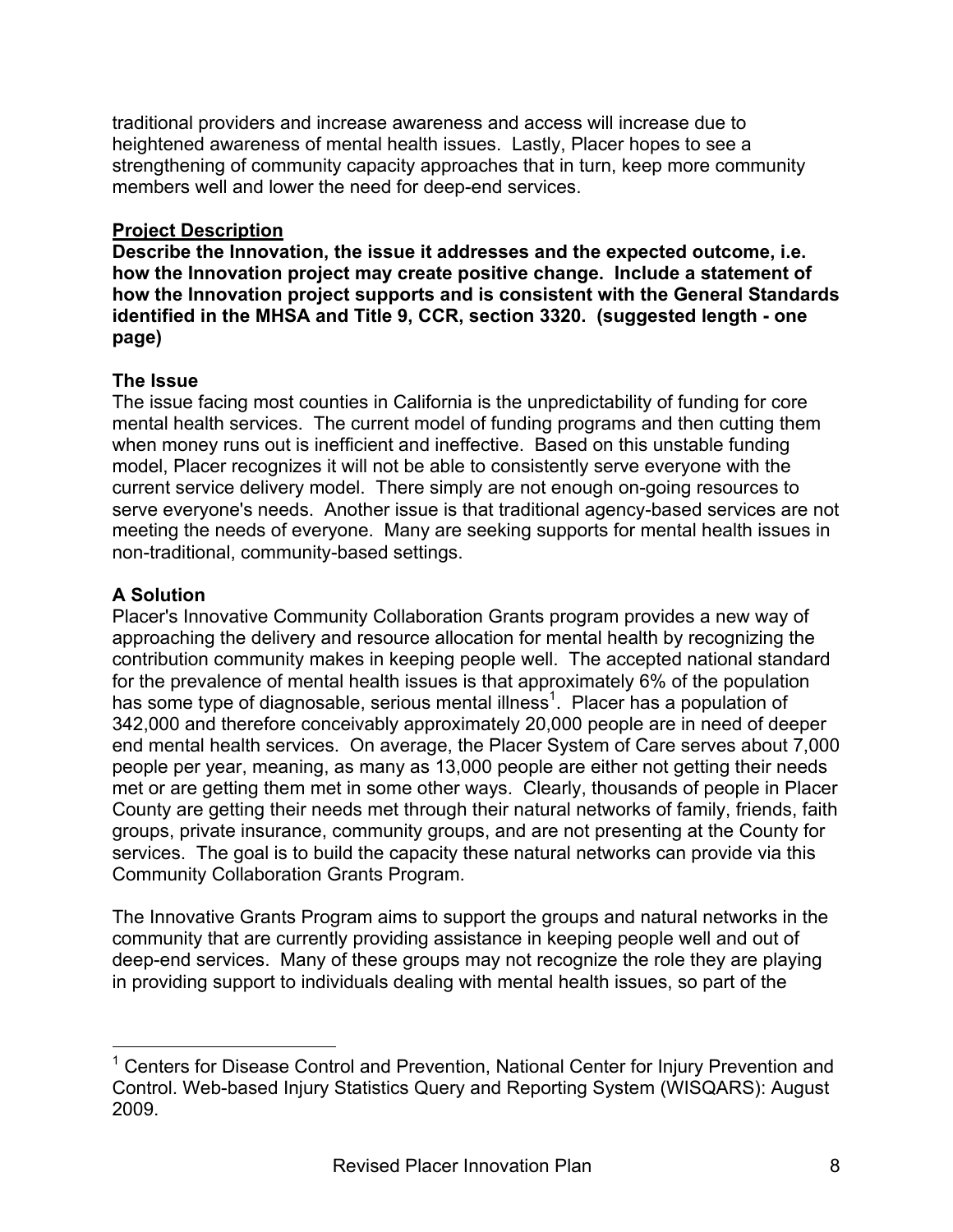grants program will be to educate the community on their role in supporting mental wellness.

The aim of the grants program is to test a community collaboration model in the mental health service sector that puts resources into the community to support natural networks which, as the recovery model states, is key to long-term wellness. The change we expect to see is a model of providing mental health support through community, that is sustainable and durable throughout the erratic budget conditions and is less stigmatizing and more accessible. This will result in a more consistent and preventionbased approach for consumers and could have a very positive impact for hundreds, if not thousands, of people in Placer County.

#### **Placer's Innovative Community Collaboration Grants Program supports and is consistent with the General Standards identified in the MHSA Title 9, CCR, section 3320, including:**

**Community collaboration**: Placer's Innovative Plan was developed through a collaborative process that included 35 diverse stakeholders. By providing mental health services in non-traditional, community-based settings, Placer County will increase collaboration around mental health needs.

**Cultural competence:** Outreach efforts for the Innovative Community Grants program will focus on reaching traditionally unserved and underserved populations in Placer, specifically the Latino, Native American, older adult, and transition aged youth populations as well as more natural support groups for adults with mental illness.

**Client and family driven**: A key criteria for the Innovative Community Grants program is that applicants demonstrate how they will use a *peer-based approach*. Preference will be given to groups that show they are working with those with lived experience to determine the needs and approaches and hiring staff from the consumer/family population as appropriate.

**Wellness, recovery, resiliency focused**: Two other key criteria for the Innovative Community Grants program are community capacity building and empowerment/resiliency models. Preference will be given to groups who demonstrate approaches that build on the recovery model and the building of natural networks for unserved and underserved groups.

**Integrated services experience for clients and families:** Because the Innovative Community Grants program is community-based, it will naturally be an integrated experience for clients and families. On-going coordination will happen between the new innovative programs and the County creating natural links that will benefit clients and family members.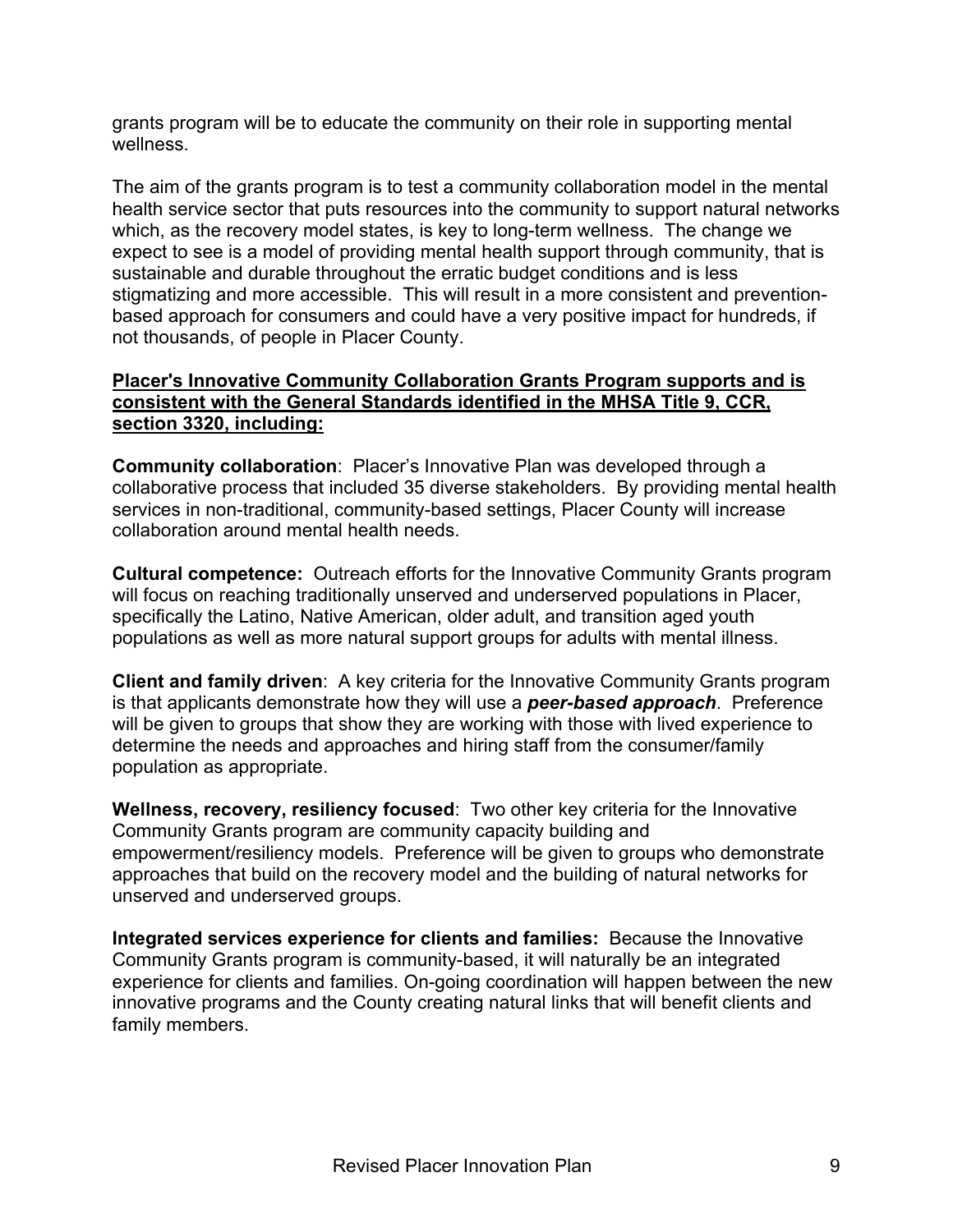### **Innovation Work Plan Narrative**

### **Contribution to Learning**

**Describe how the Innovation project is expected to contribute to learning, including whether it introduces new mental health practices/approaches, changes existing ones, or introduces new applications or practices/approaches that have been successful in non-mental health contexts. (suggested length - one page)**

Placer's Innovative Community Grants program will contribute to learning by testing a community collaboration model that puts resources into community-based supports to help build and sustain natural networks that currently work to keep people well. The hope is, that by using the mechanism of grant funding, natural support networks that are already working to keep people well, will be supported, both financially and through the development of new relationships (with the County and each other) through the collaborative model. Not only will the Innovative Community Grants program introduce a new collaboration model that will put resources into the community for mental health prevention work, it will increase awareness of mental illness and the role community plays in supporting it's members.

If this new collaborative model of putting resources into the community to support natural networks is successful, the new approach for the County mental health provision would be, potentially, transferring additional funds to the community to support natural networks rather than staying County-based services models. Not only would this be more cost effective for the County, it could potentially end up being a better service delivery model for some consumers, especially if peer-models are being used.

Along with building a new collaboration model to support community capacity building and awareness for mental health issues, the criteria developed for the grants program will allow for learning around peer support and resiliency models. One of the required criteria for grant applicants will be the use of peer support and resiliency models. These strategies have been tested to some degree by Placer County's System of Care, but this will be the first time that a larger effort is being tested that asks the community to come forward with their own culturally competent and community ready peer-support/resiliency models.

Because the peer-support model bases program development on input from experienced consumers, the result is often very aligned with the needs of that particular population. A natural next step for many peer-support programs is to hire people from the desired service population. The result is often a better outcome for both the peer providing the service as well as the peer getting the service.

### **Based on the identified challenges of inconsistent funding, shrinking core services and increased need, Placer County has formed three hypotheses:**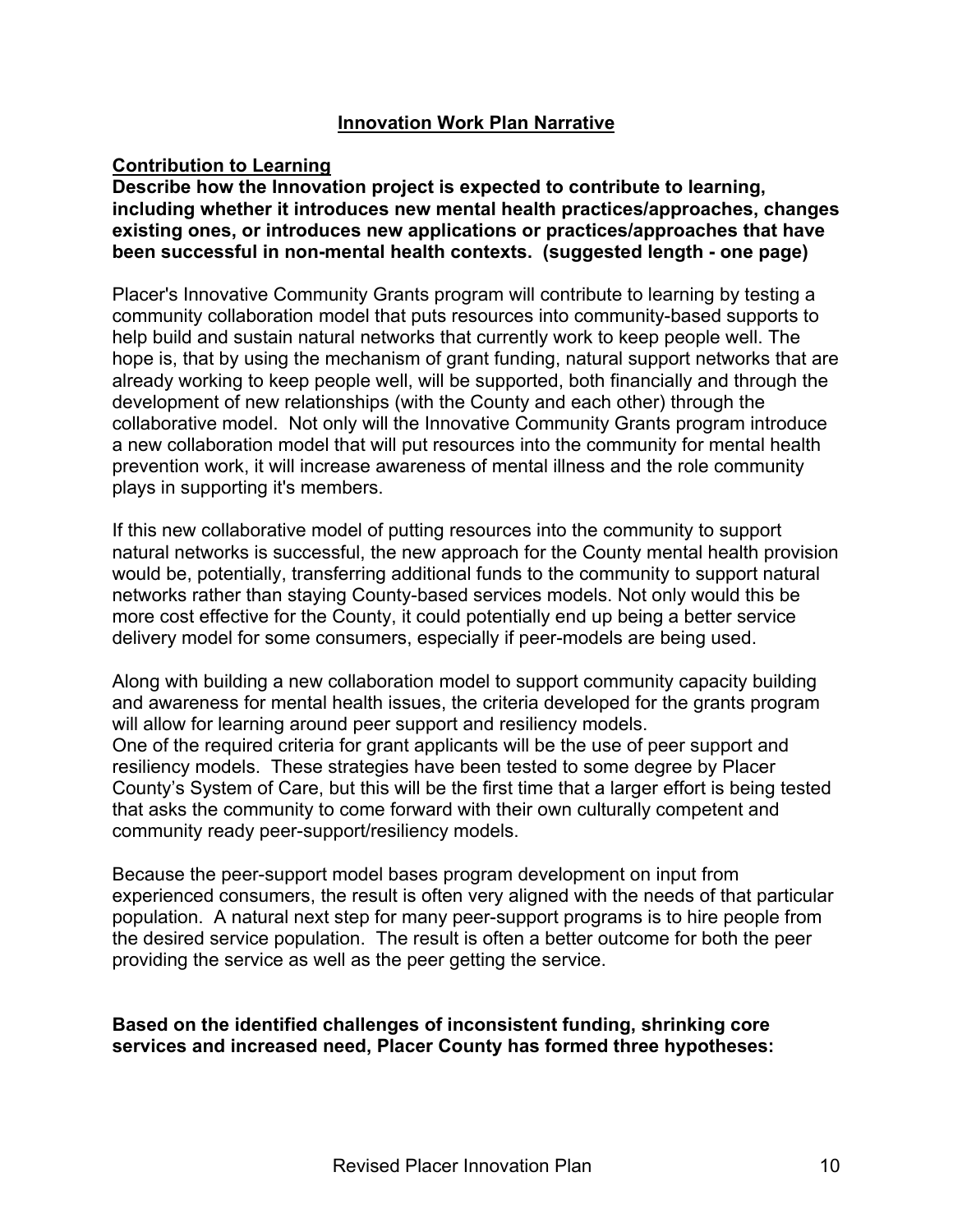**Hypothesis 1:** Potentially 13,000 people in Placer County are getting their mental health needs met without County services. The best use of resources is to support these natural networks that are keeping people well and out of deep-end services.

**Hypothesis 2:** Communities know best what they need to keep their community members well. Given a small amount of education and resources, communities can develop very effective and long-term solutions to fit the specific mental health needs of their own population.

**Hypothesis 3:** Peer support and resiliency models are the most effective way to serve consumers on the road to recovery or before the need for deep-end services arise. These models meet consumers where they are and in a way that empowers them to take charge of their own wellness and create their own natural networks of support.

The contribution to learning from the Innovative Community Grants program is what we can learn during the course of confirming these hypotheses through a collaborative grant making program that support and sustains non-traditional natural networks in the community that are already working to keep people well. **Specifically, the Innovative Community Grants program will hopefully answer the following questions:**

> 1) What are the most effective types of ideas/programs/approaches for building community capacity?

2) What type of communities benefit most from a community capacity building/peer support/resiliency model? (size, location, etc)

3) How does a new community collaboration model change the "mental health business" of Placer County?

4) Is this a cost effective way to provide community-based supports?

5) What impact did this program have on core mental health services?

6) Did the level of mental health awareness change for new layers of the community?

## **Timeline**

**Outline the timeframe within which the Innovation project will operate, including communicating results and lessons learned. Explain how the proposed timeframe will allow sufficient time for learning and will provide the opportunity to assess the feasibility of replication.**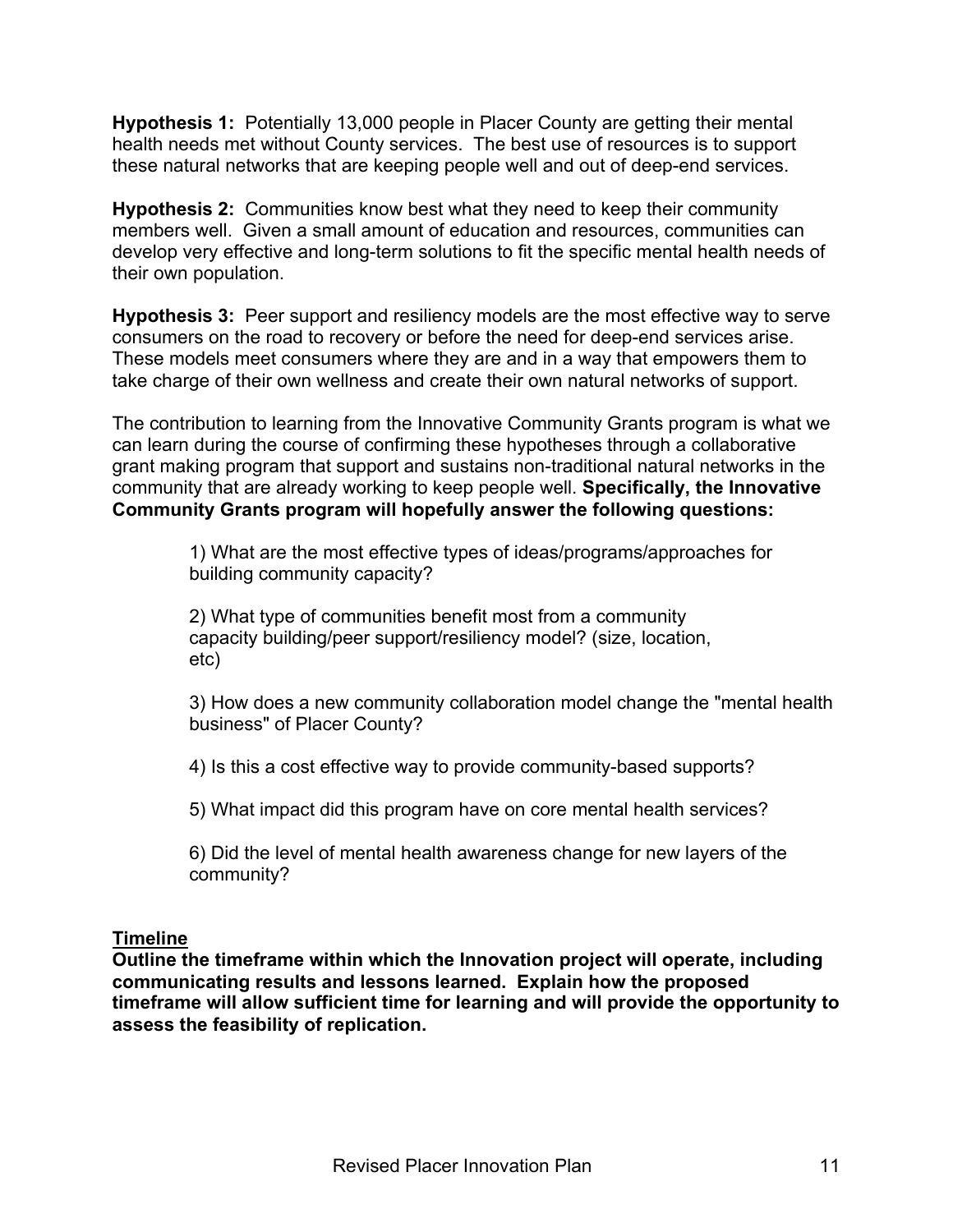## **The proposed project timeline that spans a timeframe of three years and four months, for the Innovative Community Collaboration Grants Program, is as follows: (new table)**

|                                                                           | Program<br><b>Planning</b>                                                           | Implementation                                                                                                                                                       | <b>Evaluation</b>                                                                                                                   |
|---------------------------------------------------------------------------|--------------------------------------------------------------------------------------|----------------------------------------------------------------------------------------------------------------------------------------------------------------------|-------------------------------------------------------------------------------------------------------------------------------------|
| Approximate<br><b>Timeframe</b><br>Total: $3 \text{ years} + 4$<br>months | Mar 2010-Dec<br>2010                                                                 | Jan 2011-March 2013                                                                                                                                                  | On-going<br>Project ends: June 30,<br>2013                                                                                          |
| -Program Phase<br>-Learning                                               | -Identify partners<br>-Design<br>collaborative<br>model<br>-Define grants<br>program | -Strengthen networks<br>-Education<br>-Allocate funds<br>-Collaborate<br>-Support program<br>planning and/or<br>implementation<br>-On-going<br>evaluation/assessment | -Measure/evaluate<br>program learning and<br>transfer to mental<br>health system<br>-Report on finding to<br>partners/collaboration |
| Approximate<br><b>Funding</b><br><b>Allocations</b>                       | 10%                                                                                  | 80%                                                                                                                                                                  | 10%                                                                                                                                 |

### **Project Measurement**

**Describe how the project will be reviewed and assessed and how the County will include the perspectives of stakeholders in the review and assessment.**

Along with on-going evaluation and assessments, a final evaluation will be conducted in the final two months of the project, which will answer the question for learning, assess the feasibility of replication, and if the project is successful, identify possible long-term changes in practices across the mental health system. Additionally, on-going evaluation and assessment through the program planning and implementation.

The final evaluation report will be shared with stakeholders at the Campaign for Community Wellness meeting. This group includes participation from a wide range of mental health stakeholders including consumers, family members, partners, and diverse community members.

#### **The Innovative Community Grants program will define success by the following performance indicators:**

**Performance Indicator 1:** The increase in capacity of community groups to provide mental health support services to their members.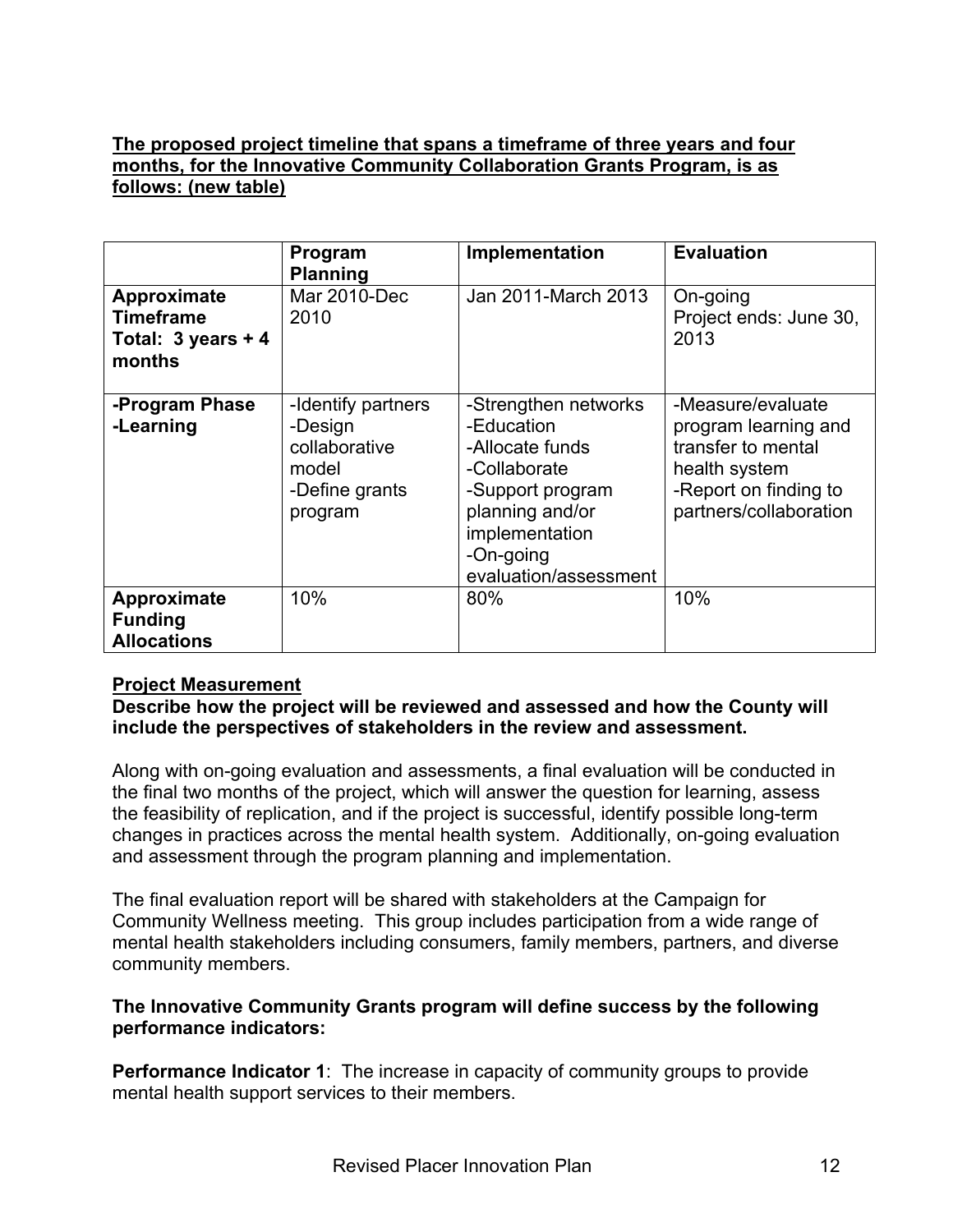Providing resources for community-based groups to offer wellness-based support should produce the following outcomes:

- Increase awareness of mental health issues and the role of community in providing prevention and early identification services;
- Increase community-based services that build natural networks and community for un and underserved populations;
- Increase the number of individuals receiving mental health prevention support services in the community.

Measurement 1: The Program will track the number of individuals being served in each grant-funded program including: pre & post surveys, type and number of referrals made, demographic information.

Measure 2: Program staff will implement annual reviews with each program to assess the organization's impact surrounding serving mental health needs.

**Performance Indicator 2:** An improvement in outcomes for un/underserved populations due to peer based, resiliency building service approaches.

All grantees of the Innovative Community Grants program will define how they will use community capacity building, peer based, and resiliency focused models in their service delivery. The expected outcomes are as follows:

- Improved services for target populations based on being served by peers;
- Increased empowerment by those providing the service (the peers);
- Overall increase in community-based support via all 3 approaches.

Measure 1: All programs will track number of participants and assess their mental health status or wellness index at the beginning and end of the program.

Measure 2: Program staff will review the program to determine its overall impact in building community wellness capacity and mental health resiliency in those it serves. Existing county MHSA staff will conduct this assessment and review.

## **Leveraging Resources (if applicable)**

## **Provide a list of resources expected to be leveraged, if applicable.**

To maximize MHSA funding, the Innovative Collaborative Grants Program will work with many community partners to market the grants program. Additionally, one of the suggested criteria for all applicants is to describe how they plan to leverage resources, in-kind contributions and other programs in their own program. Each of the mini-grants is relatively small (\$5K to \$10K), we expect many programs will use leveraging strategies to extend the reach of their initiative.

Placer County has many CBO and related organizations. This network of supportive charitable and philanthropic organizations is deeply committed to working with the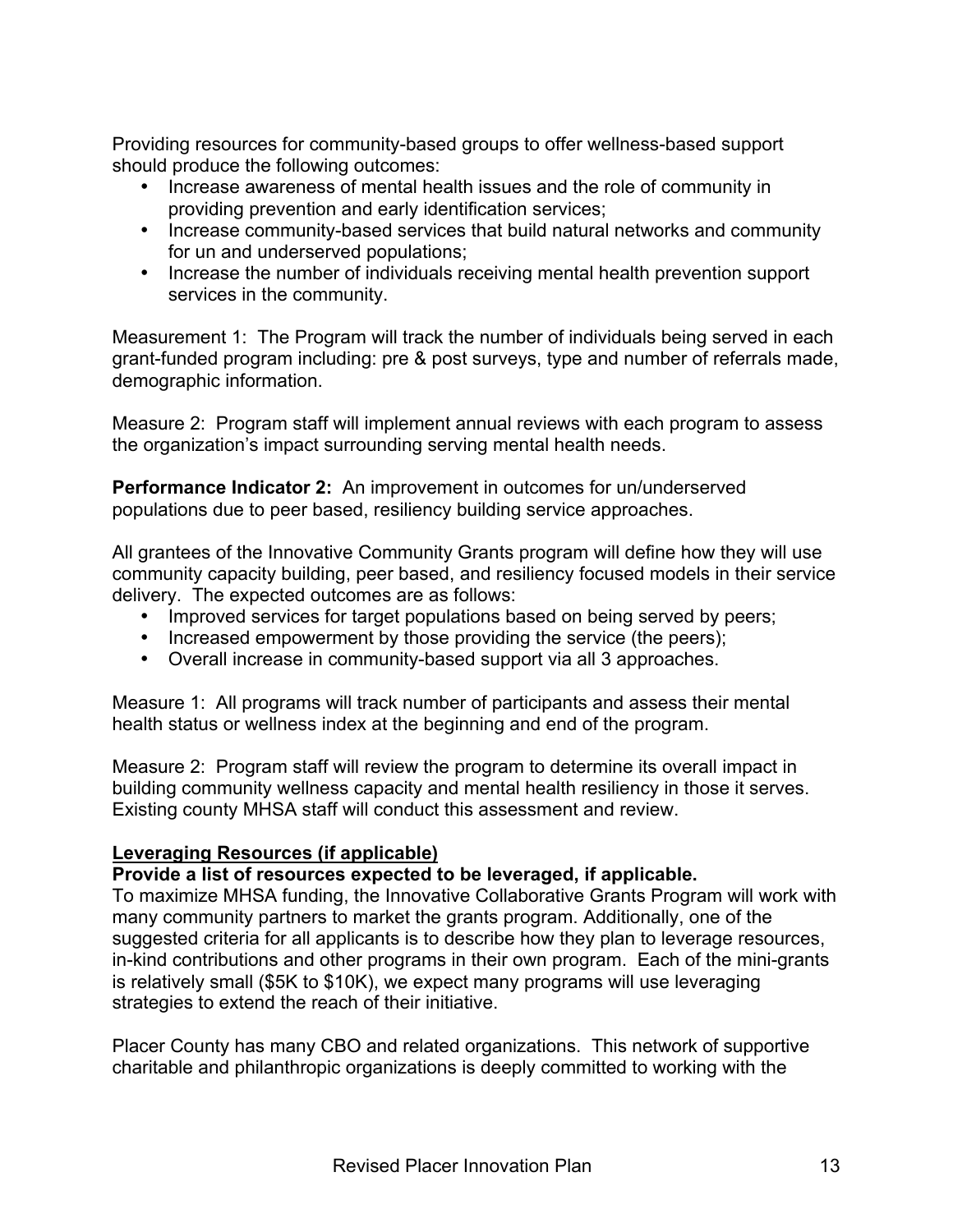county to enhance, improve, and expand the community's capacity to prevent and treat mental illness.

The Placer model is based on the assumption that these organizations and individuals will identify and present additional sources of revenue and support for the services that will be funded by the Innovation Grants. The intent of the mini grants in particular is to "seed" community capacity, which we expect, will mean using the funds for planning work.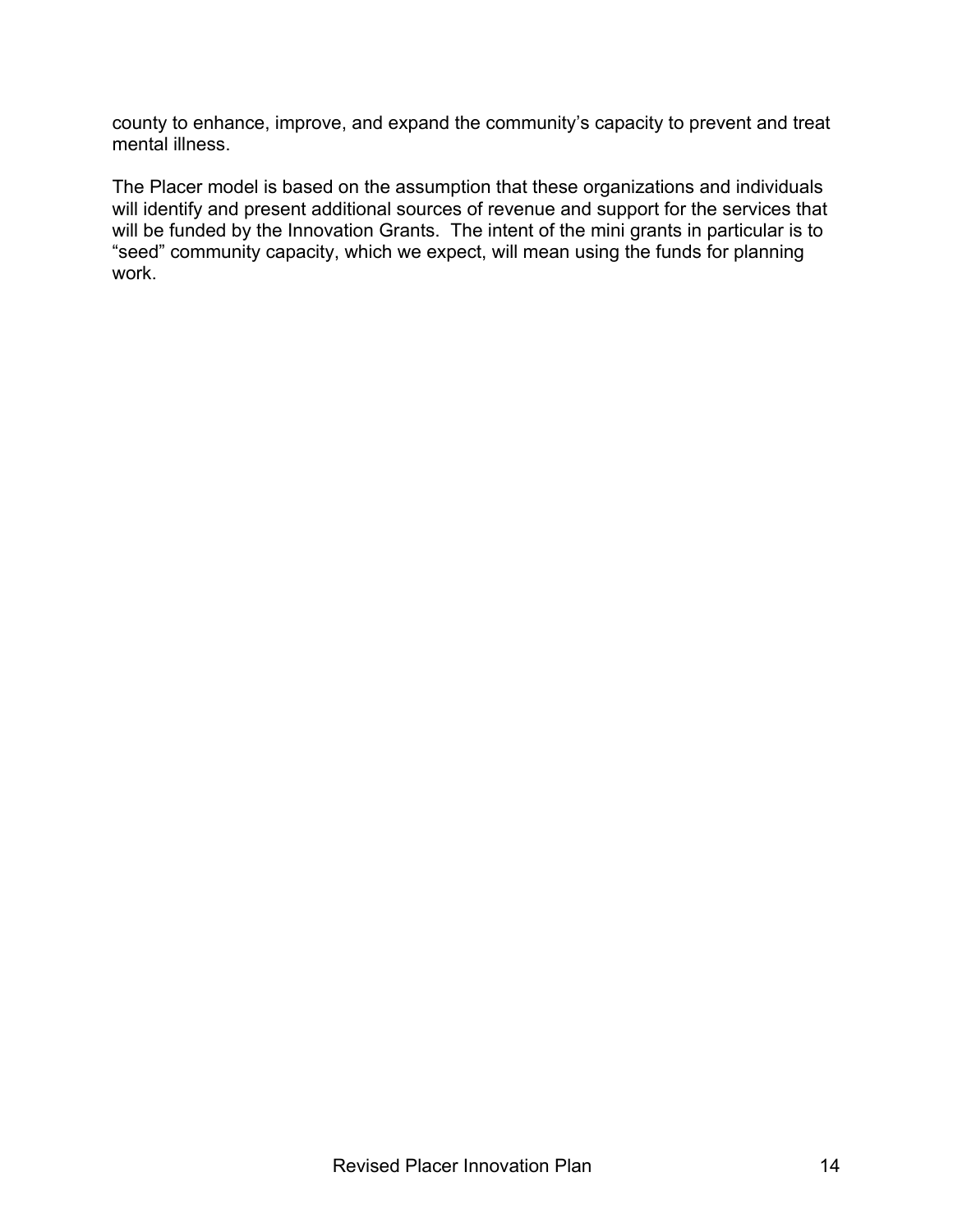# **EXHIBIT D**

### **County Name: Placer <b>Annual Number of Clients to Be Annual Number of Clients to Be Service (if applicable):** TBD

**Work Plan Name:** Innovative

Community Collaborative Grants Program

## **Population to Be Served (if applicable):**

The Innovative Community Grants program will focus on serving the following populations:

- Un Served and underserved
- Those at risk of mental illness
- Those experiencing mental illness or its outcomes
- Families of those with mental illness
- Those with co-occurring issues (having both mental and substance abuse issues)

## **Project Description (suggested length—one half page): Provide a concise overall description of the proposed Innovation:**

The Innovative Community Collaborative Grants Program is a collaborative approach to support the non-traditional, natural networks in the community that support mental health in Placer County.

The Innovative Community Collaborative Grants Program aims to support the groups and natural networks in the community that are currently providing assistance towards keeping people well and out of deep-end services, or who may bring forward additional, as yet unavailable supports and resources. Many of these groups may not recognize the role they are playing in providing support to individuals dealing with mental health issues, so part of the grants program will be to educate the community on their role in supporting mental wellness.

Additionally, the goal of the Innovative Community Collaborative Grants Program is to test a new resource allocation model in the mental health service program that puts funding into the community to support natural networks, which is important to long-term wellness. It is the community's belief that true and lasting stigma reduction only occurs as persons with illness identify with support networks other than as ill persons. This grant program will bring those types of grass root organization and capacity building efforts to the forefront of this effort. The change we expect to see is a model of providing mental health support through community that is sustainable and durable throughout the erratic budget conditions. This will result in a more consistent and prevention-based approach for consumers and could have a very positive impact for hundreds, if not thousands, of people in Placer County.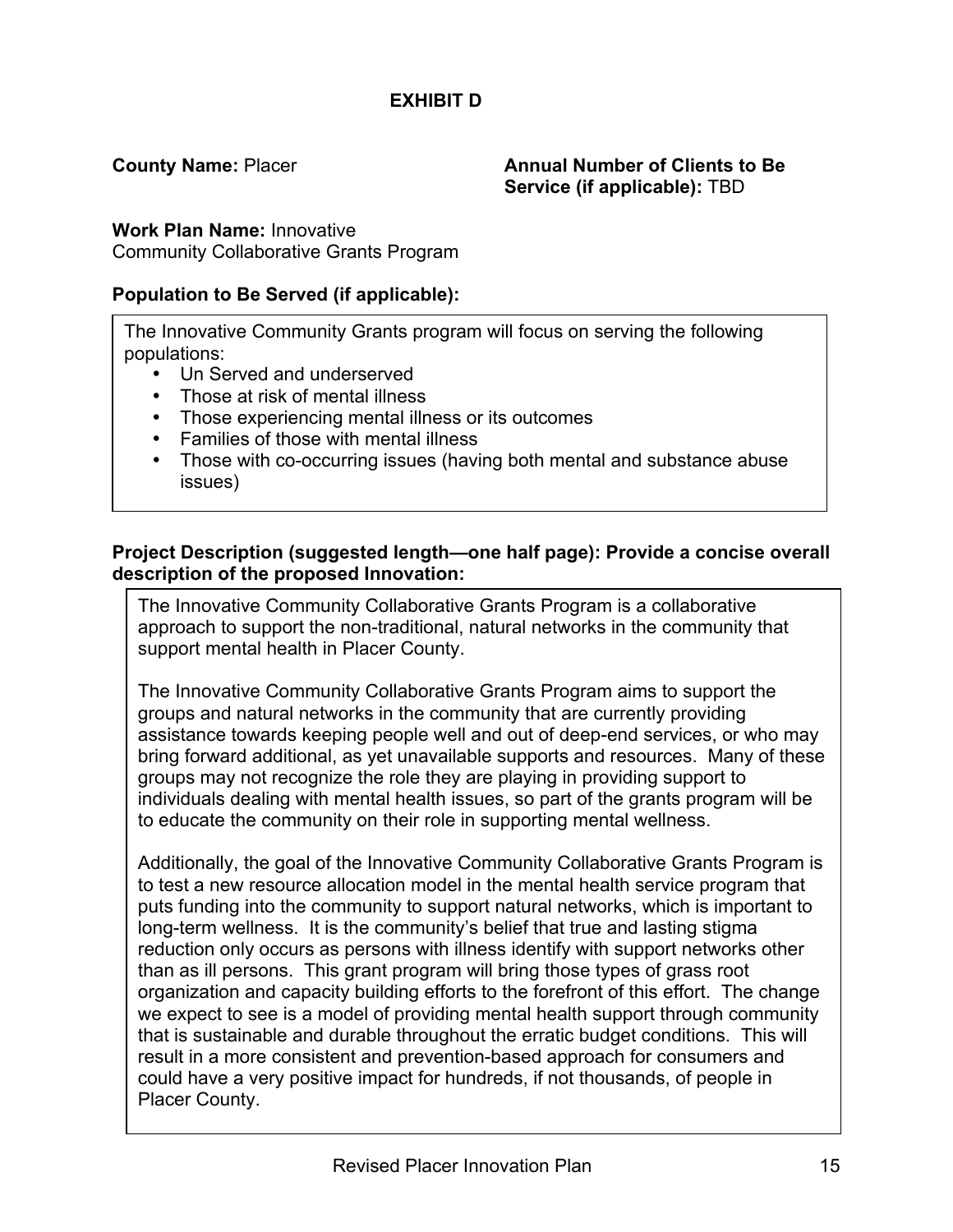#### **EXHIBIT E**

#### **Mental Health Services Act Innovation Funding Request**

County: Placer

Date: 9.8.10

| <b>Innovation Work Plans</b>           |     |                         | <b>Estimated Funds by Age Group</b> |                                          |                               |                              |       |             |
|----------------------------------------|-----|-------------------------|-------------------------------------|------------------------------------------|-------------------------------|------------------------------|-------|-------------|
|                                        |     |                         |                                     | FY 09/10 Required<br><b>MHSA Funding</b> | (if applicable)               |                              |       |             |
|                                        | No. | Name                    |                                     |                                          | umurch,<br>Youth,<br>Enmilino | пенеция<br>Age<br>$V \cap H$ | Adult | Older Adult |
|                                        |     |                         | <b>Collaborative Grants Program</b> | 1,340,261                                |                               |                              |       |             |
| 20                                     |     |                         |                                     |                                          |                               |                              |       |             |
| 21                                     |     |                         |                                     |                                          |                               |                              |       |             |
| 22                                     |     |                         |                                     |                                          |                               |                              |       |             |
| 23                                     |     |                         |                                     |                                          |                               |                              |       |             |
| 24                                     |     |                         |                                     |                                          |                               |                              |       |             |
| 25                                     |     |                         |                                     |                                          |                               |                              |       |             |
|                                        |     | 26 Subtotal: Work Plans |                                     | \$1,340,261                              | \$0                           | \$0                          | \$0   | \$0         |
| 15%<br>27 Administration               |     | 201,039                 |                                     |                                          |                               |                              |       |             |
| 28 Plus Optional 10% Operating Reserve |     |                         |                                     |                                          |                               |                              |       |             |
| 29 Innovation                          |     | \$1,541,300             |                                     |                                          |                               |                              |       |             |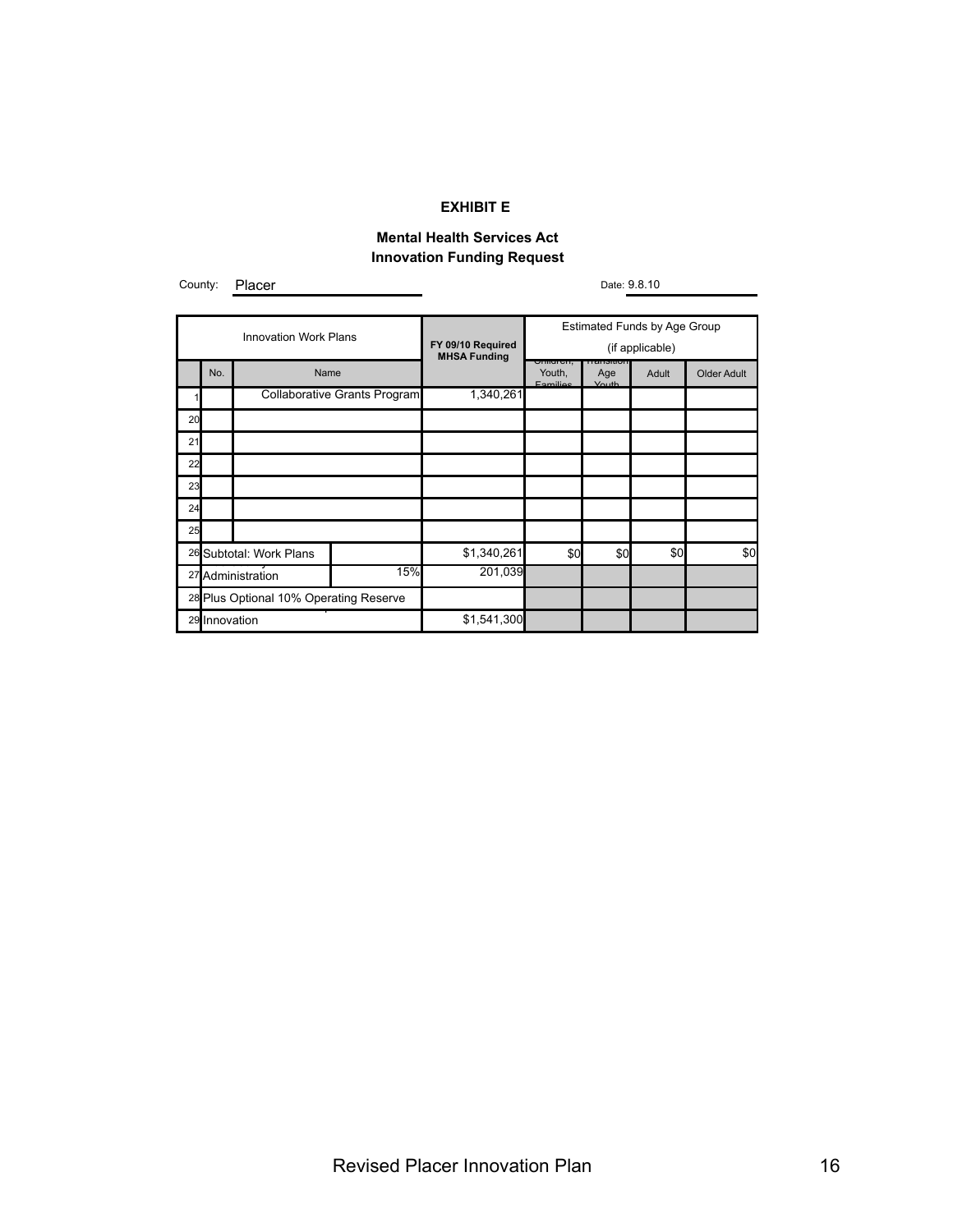#### **EXHIBIT F**

#### **Innovation Projected Revenues and Expenditures**

| County: Placer               |                          | Fiscal Year: 2009/10                                           |
|------------------------------|--------------------------|----------------------------------------------------------------|
| Work Plan #: 1               |                          |                                                                |
| Work Plan Name: Innovative ( |                          |                                                                |
| New Work Plan $\boxtimes$    |                          |                                                                |
| Expansion                    |                          |                                                                |
|                              |                          | Months of Operation: 03/10-06/1. (3 years and 4 month program) |
|                              | $MMAY -$<br><b>MM/YY</b> |                                                                |

|                                      | County<br><b>Mental Health</b><br><b>Department</b> | Other<br>Governmenl<br>tal<br><b>Agencies</b> | Community<br><b>Mental Health</b><br>Contract<br><b>Providers</b> | Total       |
|--------------------------------------|-----------------------------------------------------|-----------------------------------------------|-------------------------------------------------------------------|-------------|
| A. Expenditures                      |                                                     |                                               |                                                                   |             |
| 1. Personnel Expenditures            |                                                     |                                               |                                                                   | \$0         |
| 2. Operating Expenditures            |                                                     |                                               | \$1,340,261                                                       | \$1,340,261 |
| 3. Non-recurring expenditures        |                                                     |                                               |                                                                   |             |
| 4. Training Consultant Contracts     |                                                     |                                               |                                                                   | \$0         |
| 5. Work Plan Management              |                                                     |                                               |                                                                   | \$0         |
| <b>Expenditures</b>                  |                                                     | \$0                                           | \$1,340,261                                                       | \$1,340,261 |
| <b>B.</b> Revenues                   |                                                     |                                               |                                                                   |             |
| 1. Existing Revenues                 |                                                     |                                               |                                                                   | \$0         |
| 2. Additional Revenues               |                                                     |                                               |                                                                   |             |
| a. (insert source of revenue)        |                                                     |                                               |                                                                   | \$0         |
| b. (insert source of revenue)        |                                                     |                                               |                                                                   | \$0         |
| c. (insert source of revenue)        |                                                     |                                               |                                                                   | \$0         |
| 3. Total New Revenue                 | \$0                                                 | \$0                                           | \$0                                                               | \$0         |
| 4. Total Revenues                    | \$0                                                 | \$0                                           | \$1,340,261                                                       | \$1,340,261 |
| <b>C. Total Funding Requirements</b> |                                                     | \$0                                           | \$1,340,261                                                       | \$1,340,261 |

Prepared by: Maureen Bauman Date: 9.8.10 Telephone Number: 530.889.7256